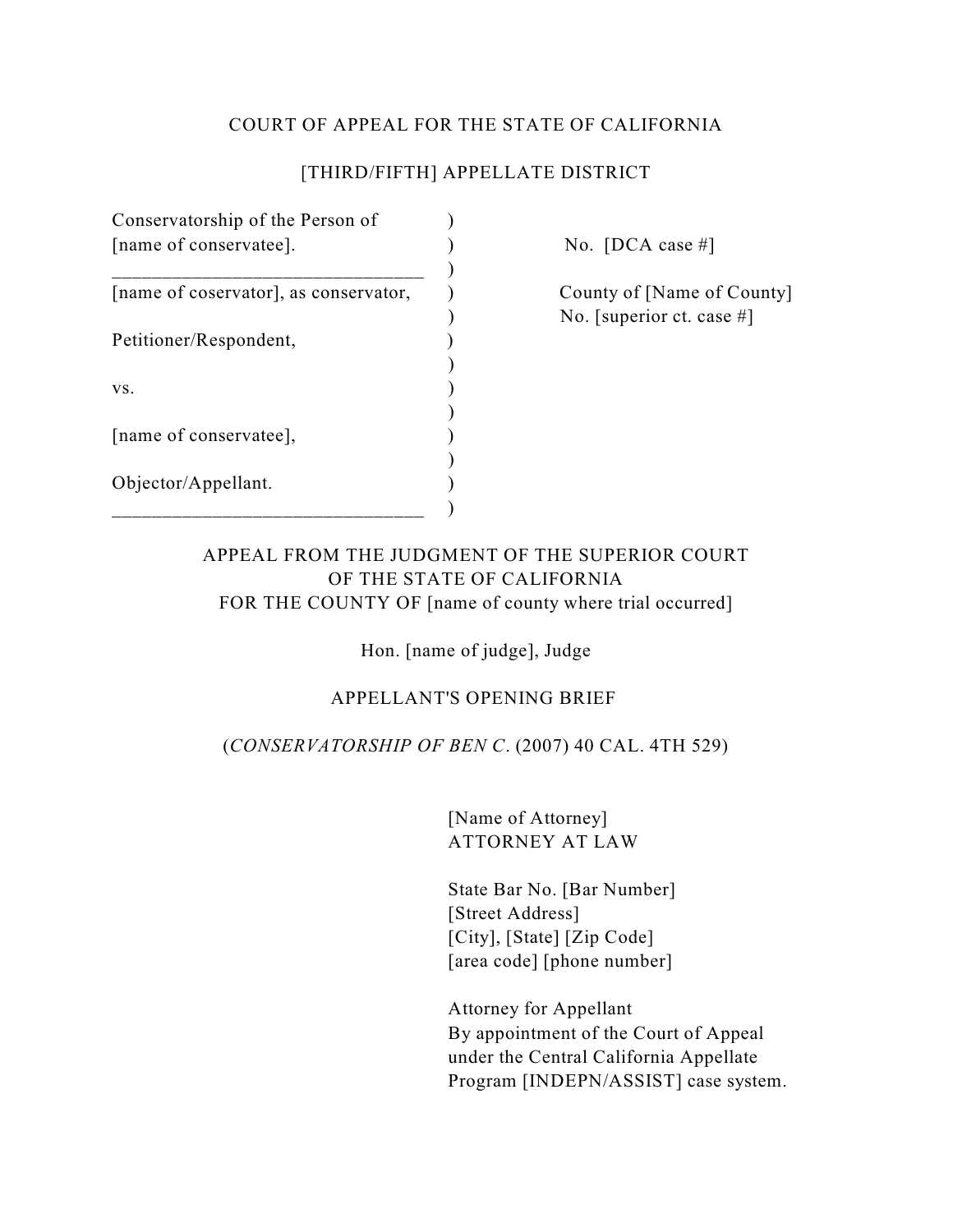## COURT OF APPEAL FOR THE STATE OF CALIFORNIA

## FIFTH APPELLATE DISTRICT

| Conservatorship of the Person of<br>[name of conservatee]. |  |
|------------------------------------------------------------|--|
| [name of coservator], as conservator,                      |  |
| Petitioner/Respondent,                                     |  |
| VS.                                                        |  |
| [name of conservatee],                                     |  |
| Objector/Appellant.                                        |  |

No.  $[DCA case #]$ 

County of [Name of County] ) No. [superior ct. case #]

# APPEAL FROM THE JUDGMENT OF THE SUPERIOR COURT OF THE STATE OF CALIFORNIA FOR THE COUNTY OF [name of county where trial occurred]

Hon. [name of judge], Judge

# APPELLANT'S OPENING BRIEF SUBMITTED UNDER AUTHORITY OF *CONSERVATORSHIP OF BEN C*. (2007) 40 Cal.4th 529

### **STATEMENT OF APPEALABILITY**

An LPS rehearing (Welf. & Inst. Code, § 5364) is "an appealable order after

judgment". (*Conservatorship of Jones* (1989) 208 Cal.App.3d 292, 298; see also

*Conservatorship of Everette M*. (1990) 219 Cal.App.3d 1567.)

### **REQUEST FOR CONFIDENTIALITY**

In the event this appeal results in a published opinion, appellant respectfully

requests that [his/her] last name be deleted in order to protect [his/her] right to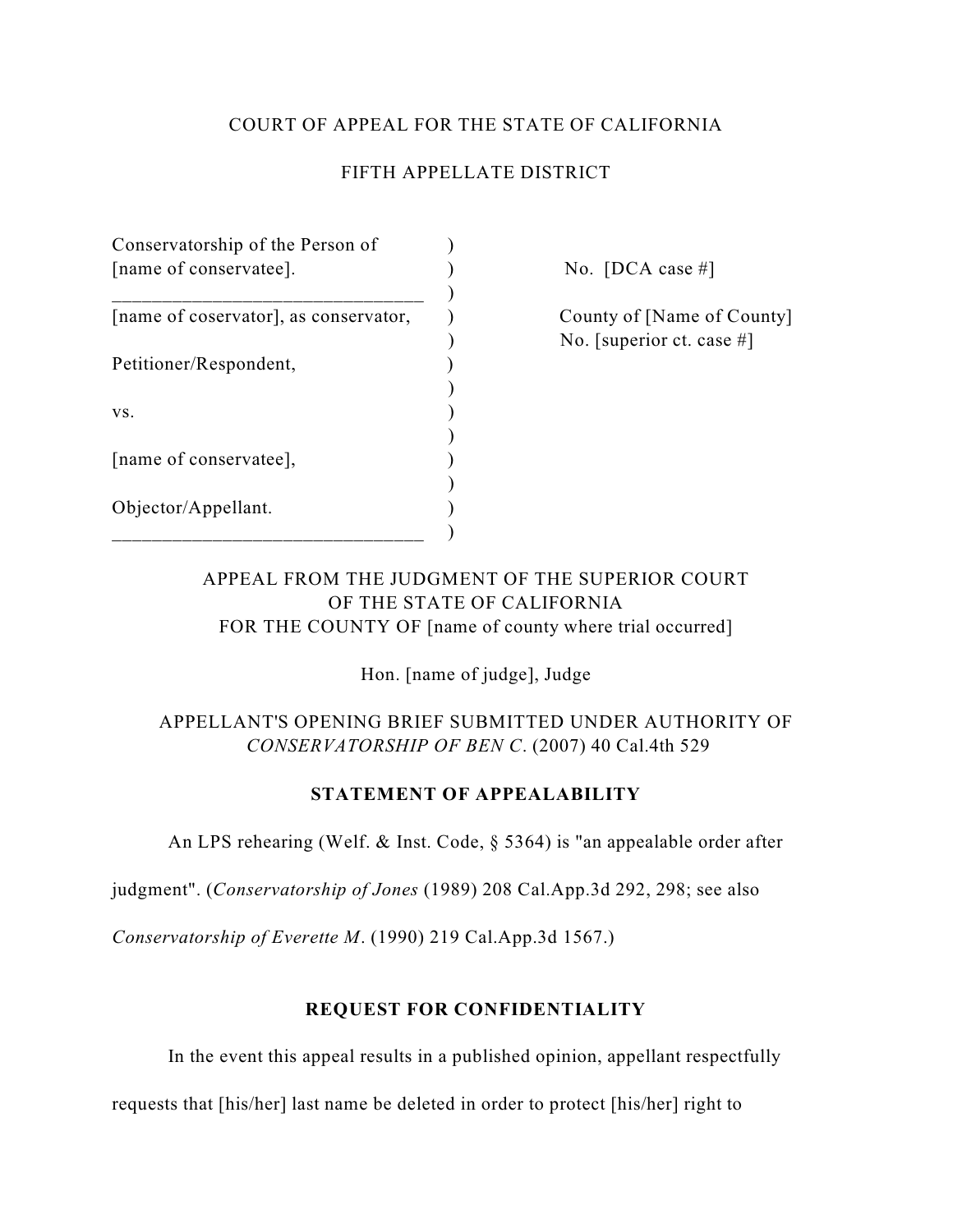confidentiality of mental health history. (Welf. & Inst. Code, § 5328.)

#### **MOTION FOR CALENDAR PREFERENCE**

[Input if applicable.]

#### **STATEMENT OF THE CASE**

[Input statement of the case.]

#### **STATEMENT OF THE FACTS**

[Input relevant facts.]

[Note: In regard to both the Statement of Case and the Statement of Facts, they should be sufficiently detailed to aid the court in its independent examination of the issues if the conservatee files a supplemental brief. The court is not required to perform a review of the record to look for issues, and may simply dismiss the appeal if no brief on the merits is filed. But if the conservatee files a supplemental brief, the statements of the case and facts that you prepare may assist the court in understanding any points raised by the conservatee. It may even induce the court to conduct its own review of the record because of the ready references to the record. Counsel must continue to act in the role of an active advocate on behalf of the appellant, and to support the appellant's appeal to the best of counsel's ability.]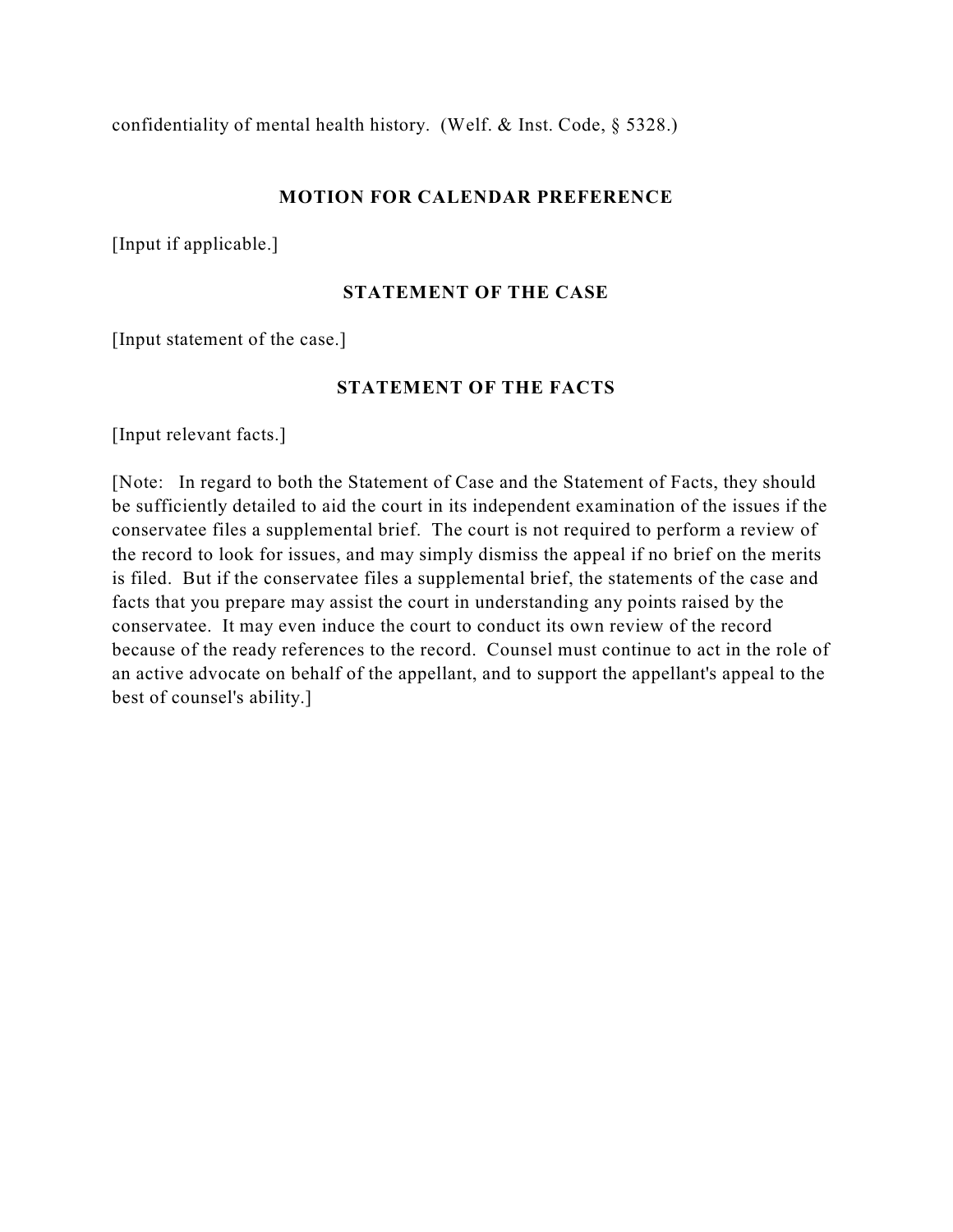#### **ARGUMENT**

# **BRIEF SUBMITTED UNDER AUTHORITY OF** *CONSERVATORSHIP OF BEN C***.(2007) 40 CAL.4th 529**.

This brief is being submitted pursuant to the opinion of the California Supreme Court in *Conservatorship of Ben C*. (2007) 40 Cal.4th 529. Appellant has been advised by present counsel of his right to file a supplemental brief in this court within 30 days of the date this brief is filed. (See *Id*. at p.544, fn. 6.) Appellant has been advised that in the supplemental brief he may bring to the court's attention any issues he believes deserve review. Appellant has been further advised that upon his request present counsel will forward appellant's copy of the record on appeal for the purpose of preparing a supplemental opening brief, but that counsel will retain the record for the present to allow proper representation in the event this court requests further briefing.

Dated: [Insert date.] Respectfully submitted,

Counsel for Appellant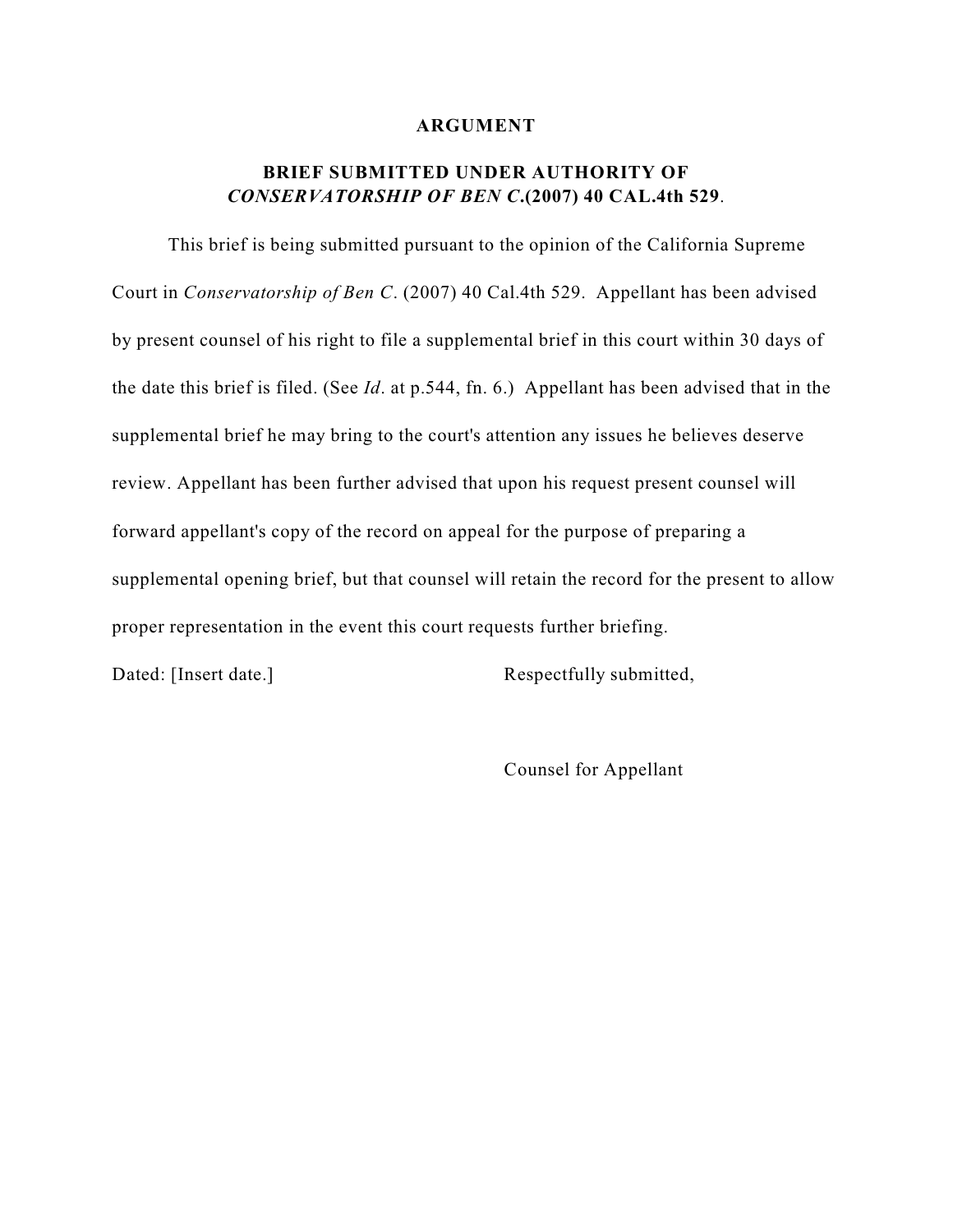#### **DECLARATION OF COUNSEL**

I, [name of appellate counsel], declare:

As counsel appointed to represent appellant, [Client Name], in this appeal, I have read the entire record consisting of [CT length] pages of clerk's transcript as well as [RT length] pages of reporter's transcript. I have discussed in correspondence with my client my findings and my client's views regarding the case. In a letter dated [letter date], I advised my client of the nature of this brief; that I would serve a copy of this brief on my client; that [s/he] may file a supplemental brief within 30 days of my filing the opening brief on [his/her] behalf; that upon request I would send [him/her] the client's copy of the record on appeal to aid [his/her] preparation of a supplemental brief, if any; and that I would remain available to brief issues as requested by the court.

I declare under penalty of perjury under the laws of the State of California that the foregoing is true and correct. Executed on [insert date], at [city], California.

> [name of counsel] Attorney for Appellant